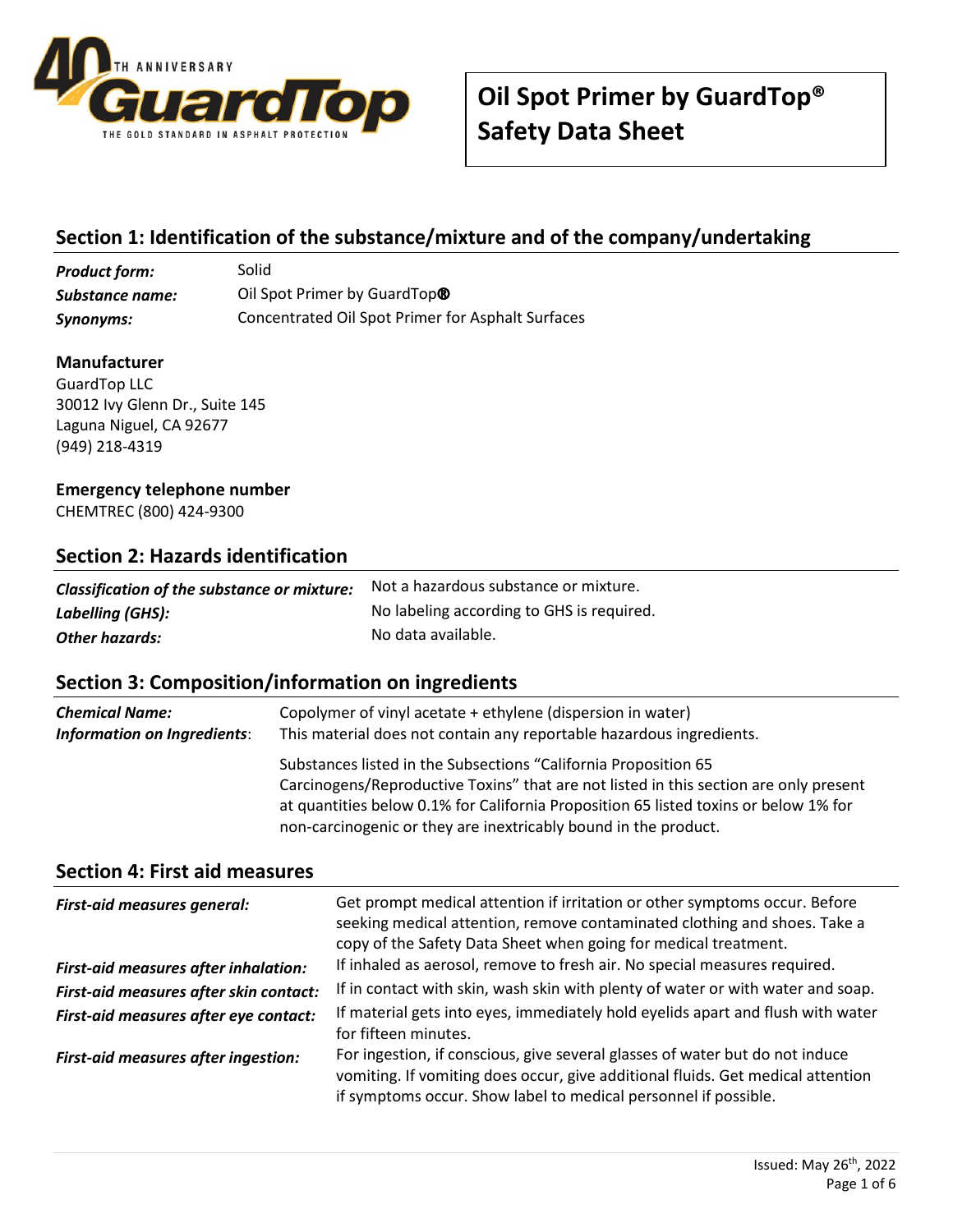

| <b>Section 5: Firefighting measures</b>                                                                                |                                                                                                                                                                                           |  |
|------------------------------------------------------------------------------------------------------------------------|-------------------------------------------------------------------------------------------------------------------------------------------------------------------------------------------|--|
| <b>Flammable Properties:</b>                                                                                           | This product does not meet the definition of a flammable product. Dried<br>material is combustible. This material does not present any unusual fire or<br>explosion hazards.              |  |
| <b>Extinguishing media</b>                                                                                             |                                                                                                                                                                                           |  |
| Suitable extinguishing media:                                                                                          | Use water, fine spray or fog, dry chemical, carbon dioxide or foam for<br>fighting fires involving this material. Water may be used to cool tanks and<br>structures adjacent to the fire. |  |
| Unsuitable extinguishing media:                                                                                        | Sharp water jet.                                                                                                                                                                          |  |
| Special exposure hazards arising from<br>the substance or preparation itself,<br>combustion products, resulting gases: | At low oxygen level, acetic acid.                                                                                                                                                         |  |
| <b>Advice for firefighters</b>                                                                                         |                                                                                                                                                                                           |  |
| <b>Firefighting procedures:</b>                                                                                        | Fire fighters should wear full protective clothing including a self-contained<br>breathing apparatus.                                                                                     |  |

### **Section 6: Accidental release measures**

#### **Personal precautions, protective equipment and emergency procedures**

*General measures:* Clean up spills immediately using appropriate personal protective equipment, if material is released, indicate risk of slipping.

#### **Containment:**

Prevent material from entering sewers or surface waters. Contain any fluid using earth or other suitable material. Spills of material which could reach surface waters must be reported to the United States Coast Guard National Response Center.

#### **Methods for clean up:**

Take up mechanically and dispose of according to local/state/federal regulations. For small amounts, absorb with a liquid binding material such as diatomaceous earth and dispose of according to local/state/federal regulations. Contain larger amounts and pump up into suitable containers. Clean up with plenty of water. Dispose of cleansing water in accordance with local/state/federal regulations.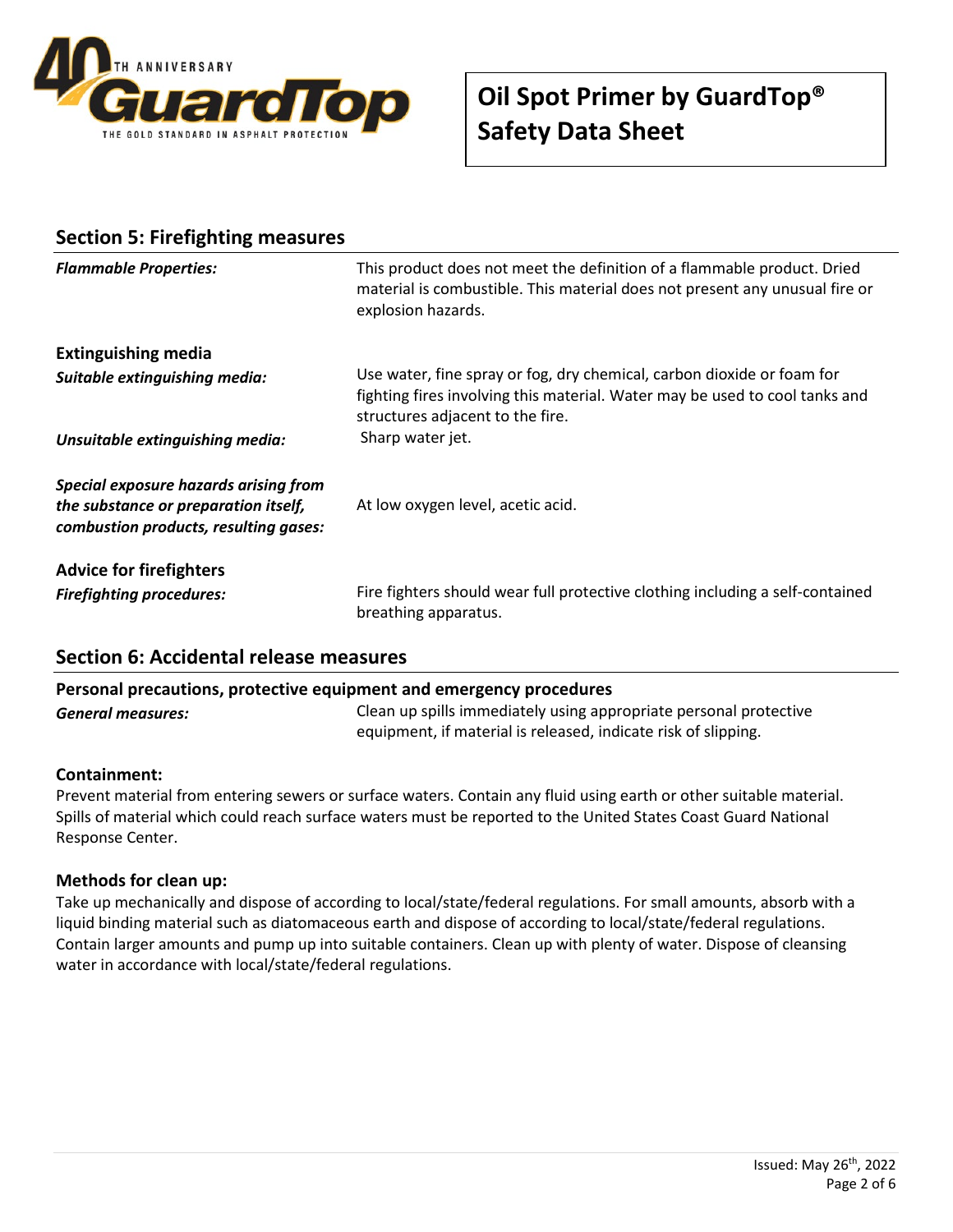

#### **Section 7: Handling and storage**

## **Precautions for safe handling:**

| <b>Precautions for safe handling:</b> | Avoid exposure by technical measures or personal protective equipment.<br>Spilled substances increase risk of slipping. No special precautions against<br>fire and explosion are required.                          |
|---------------------------------------|---------------------------------------------------------------------------------------------------------------------------------------------------------------------------------------------------------------------|
|                                       | Use good hygiene measures: wash exposed areas with mild soap and water<br>before eating, drinking, or smoking and again when leaving work.<br>Protect against frost. Minimum temperature allowed during storage and |
| <b>Storage conditions:</b>            | transportation is 0 degrees C or 32 degrees F.                                                                                                                                                                      |

### **Section 8: Exposure controls/personal protection**

| <b>Engineering Controls:</b>                | Good general ventilation is recommended. No special ventilation is<br>required. |                                                                                                                                                                                                                                        |
|---------------------------------------------|---------------------------------------------------------------------------------|----------------------------------------------------------------------------------------------------------------------------------------------------------------------------------------------------------------------------------------|
| <b>Eye/Face Protection Requirements:</b>    | recommended.                                                                    | Where contact with this material is likely, eye protection with side shields is                                                                                                                                                        |
| <b>Skin Protection Requirements:</b>        | eyewash.                                                                        | Any liquid-tight rubber or vinyl gloves. Additional skin protection, such as<br>SARANEX coated Tyvek apron, over-sleeves, lab coat, coveralls or protective<br>suit should be worn if splashing could occur. Provide safety shower and |
| <b>Respiratory Protection Requirements:</b> | Respiratory protection is not normally required.                                |                                                                                                                                                                                                                                        |
| <b>General Hygiene Considerations:</b>      |                                                                                 | When using, do not smoke. Avoid contact with eyes, avoid contact with<br>skin. Keep away from food and drink. Wash thoroughly after handling.                                                                                          |
| <b>Exposure Guidelines</b>                  |                                                                                 |                                                                                                                                                                                                                                        |
| Components:                                 | Limit Value:                                                                    |                                                                                                                                                                                                                                        |
| CAS #108-05-4 Vinyl Acetate                 | ACGIH TWA                                                                       | 10.0 PPM                                                                                                                                                                                                                               |
|                                             | <b>STEL</b>                                                                     | 15 PPM                                                                                                                                                                                                                                 |

Carcinogenicity: A3 (ACGIH)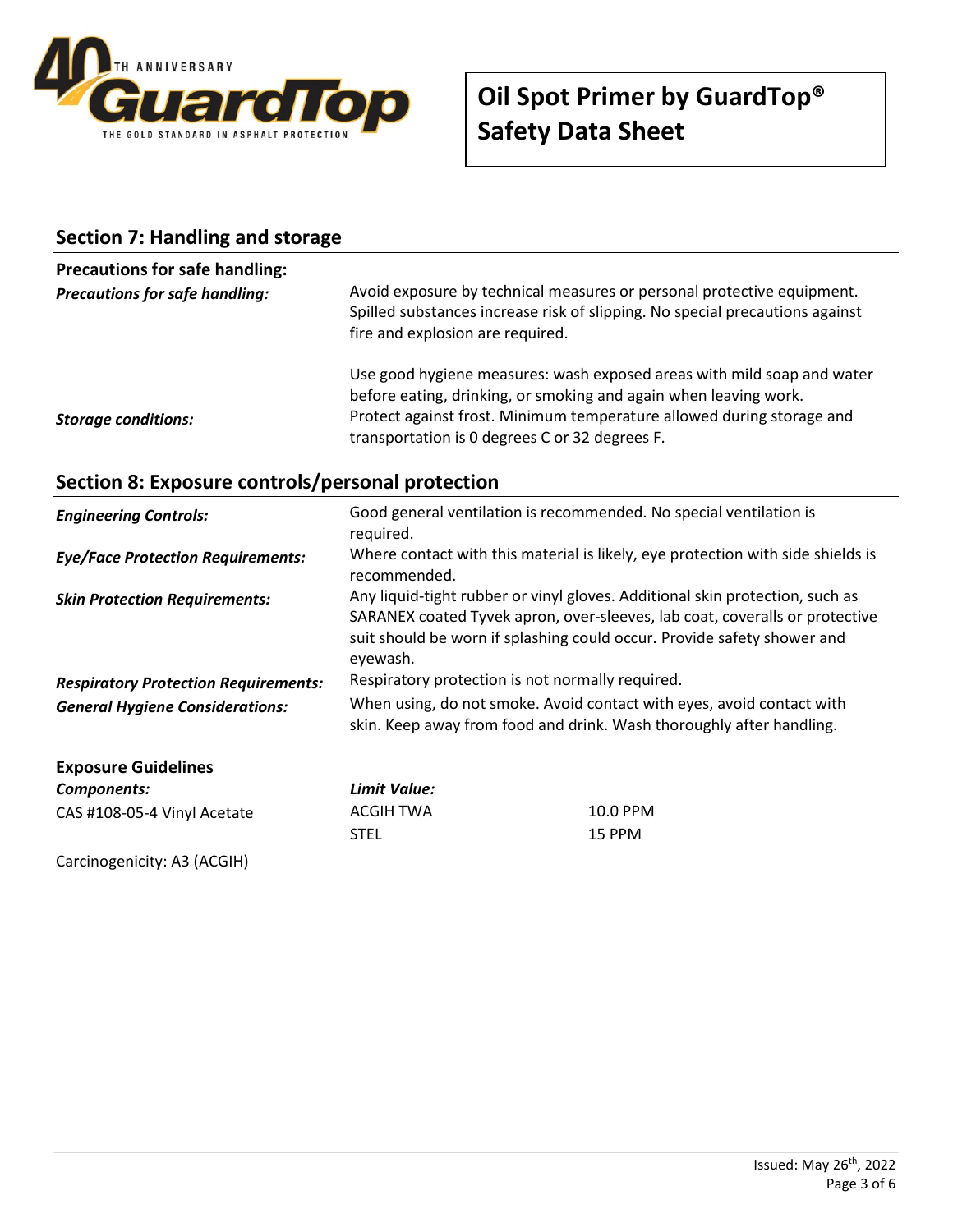

## **Section 9: Physical and chemical properties**

## **Information on basic physical and chemical properties** *Physical state:* Liquid *Appearance:* White **Odor:** Slight *pH:* 5.0-6.5 *Melting point:*  $\blacksquare$  Approx. 0.00 degrees C (32 degrees F) *Viscosity:* 1300-2200 mPa.s at 25 degrees C (77 degrees F) *Specific Gravity:* 1.05 g/cm3 (Water=1)

| <b>Boiling point:</b>      | Approx. 100 degrees C (212 degrees F) |
|----------------------------|---------------------------------------|
| <b>Flash point:</b>        | Not applicable                        |
| UEL:                       | N/A                                   |
| LEL:                       | N/A                                   |
| Solubility:                | Moderately soluble                    |
| <b>Auto-Ignition Temp:</b> | N/A                                   |
|                            |                                       |

### **Section 10: Stability and reactivity**

| <b>Reactivity:</b>                         | Low                                                                                                                                                 |
|--------------------------------------------|-----------------------------------------------------------------------------------------------------------------------------------------------------|
| <b>Chemical stability:</b>                 | This compound is stable at ambient conditions.                                                                                                      |
| <b>Possibility of hazardous reactions:</b> | Low                                                                                                                                                 |
| <b>Conditions to avoid:</b>                | Do not store below freezing.                                                                                                                        |
| <b>Incompatible materials:</b>             | None known.                                                                                                                                         |
| Hazardous decomposition product:           | Decomposition will not occur if handled and stored properly. Upon<br>decomposition which would occur only at increased temperature, acetic<br>acid. |
| <b>Polymerization:</b>                     | Hazardous polymerization will not occur.                                                                                                            |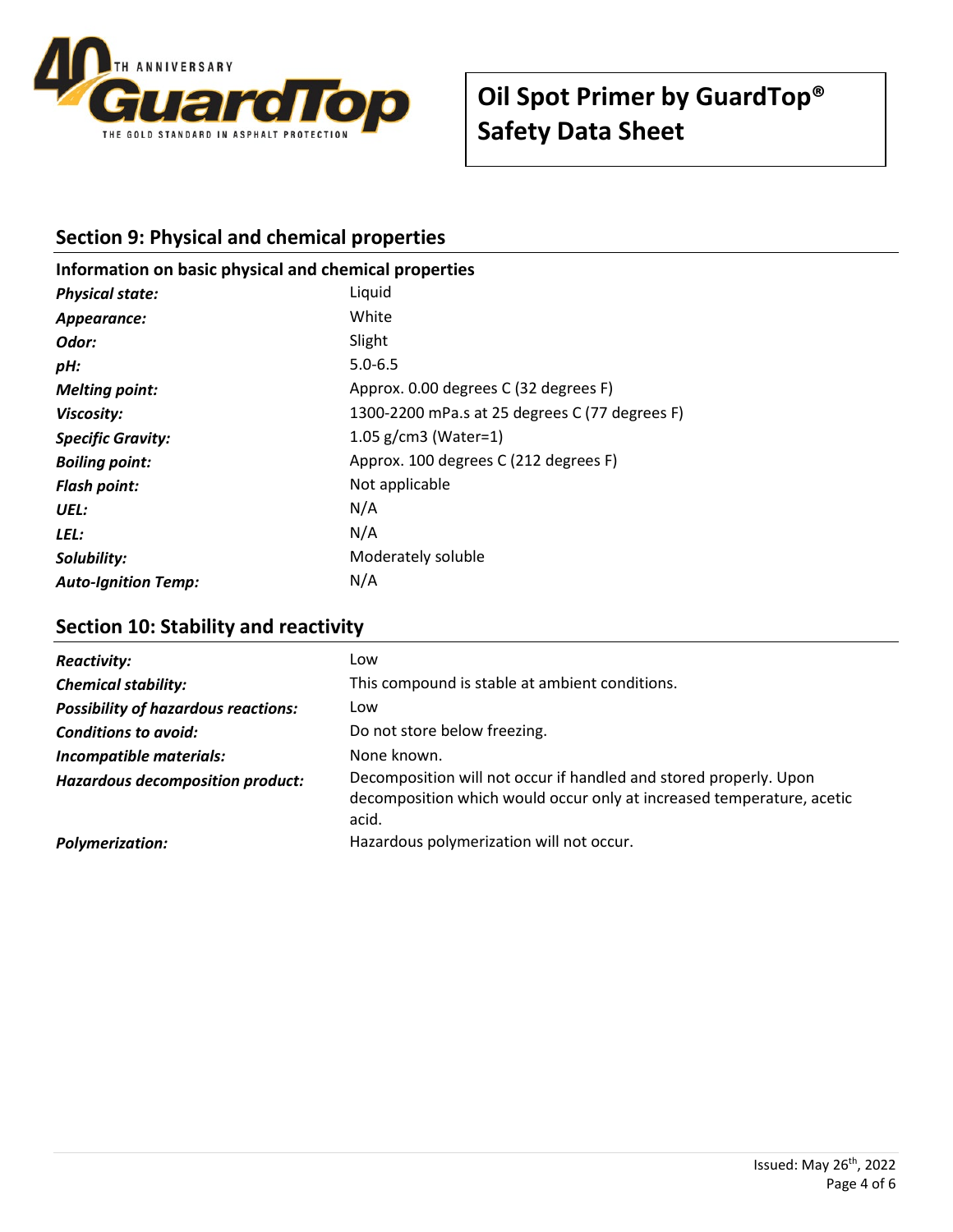

# **Oil Spot Primer by GuardTop® Safety Data Sheet**

## **Section 11: Toxicological information**

| <b>Skin corrosion:</b>                                 | Skin irritation is not expected.                                           |  |
|--------------------------------------------------------|----------------------------------------------------------------------------|--|
| Serious eye damage/irritation:                         | Eye irritation is not expected.                                            |  |
| <b>Respiratory or skin sensitization:</b>              | No data available to indicate respirator or skin sensitization will occur. |  |
| <b>Germ cell mutagenicity:</b>                         | <b>None</b>                                                                |  |
| Carcinogenicity:                                       | No data available to indicate carcinogenic hazard.                         |  |
| <b>Reproductive toxicity:</b>                          | No data available to indicate mutagenic or genotoxic hazard.               |  |
| Specific target organ toxicity                         | Skin and/or respiratory irritation should not occur.                       |  |
| (single exposure):                                     |                                                                            |  |
| Specific target organ toxicity<br>(repeated exposure): | No data available to indicate target organ toxicity.                       |  |
| <b>Aspiration hazard:</b>                              | No aspiration symptoms are expected.                                       |  |
| Symptoms/injuries after inhalation:                    | Respiratory tract irritation, cough, chest discomfort.                     |  |
| Symptoms/injuries after eye contact:                   | Eye tearing, irritation.                                                   |  |
| Symptoms/injuries after ingestion:                     | No symptoms indicated in the event of ingestion.                           |  |

#### **Section 12: Ecological information**

#### **Environmental Hazards**

No adverse effects are expected in the event or a spill involving this material. A polymer component is not readily biodegradable. Elimination by adsorption to activated sludge. Separation by flocculation is possible.

| <b>Section 13: Disposal considerations</b> |  |
|--------------------------------------------|--|
|--------------------------------------------|--|

| Waste Disposal:                | Dispose of according to regulations by incineration in a special waste<br>incinerator. Small quantities may be disposed of by incineration in an<br>approved facility. Observe local/state/federal regulations. |
|--------------------------------|-----------------------------------------------------------------------------------------------------------------------------------------------------------------------------------------------------------------|
| <b>Contaminated Materials:</b> | Treat as product waste. Recommended cleaning agent is water.                                                                                                                                                    |
| <b>Container Disposal:</b>     | Unclean, empty containers should be disposed of in the same manner as<br>the contents.                                                                                                                          |

### **Section 14: Transport information**

| <b>USDOT &amp; Canada TDG Surface:</b> | Not regulated for transport. |
|----------------------------------------|------------------------------|
| <b>Transport by sea IMDG-Code:</b>     | Not regulated for transport. |
| Air transport ICAO-TI/IATA-DGR:        | Not regulated for transport. |